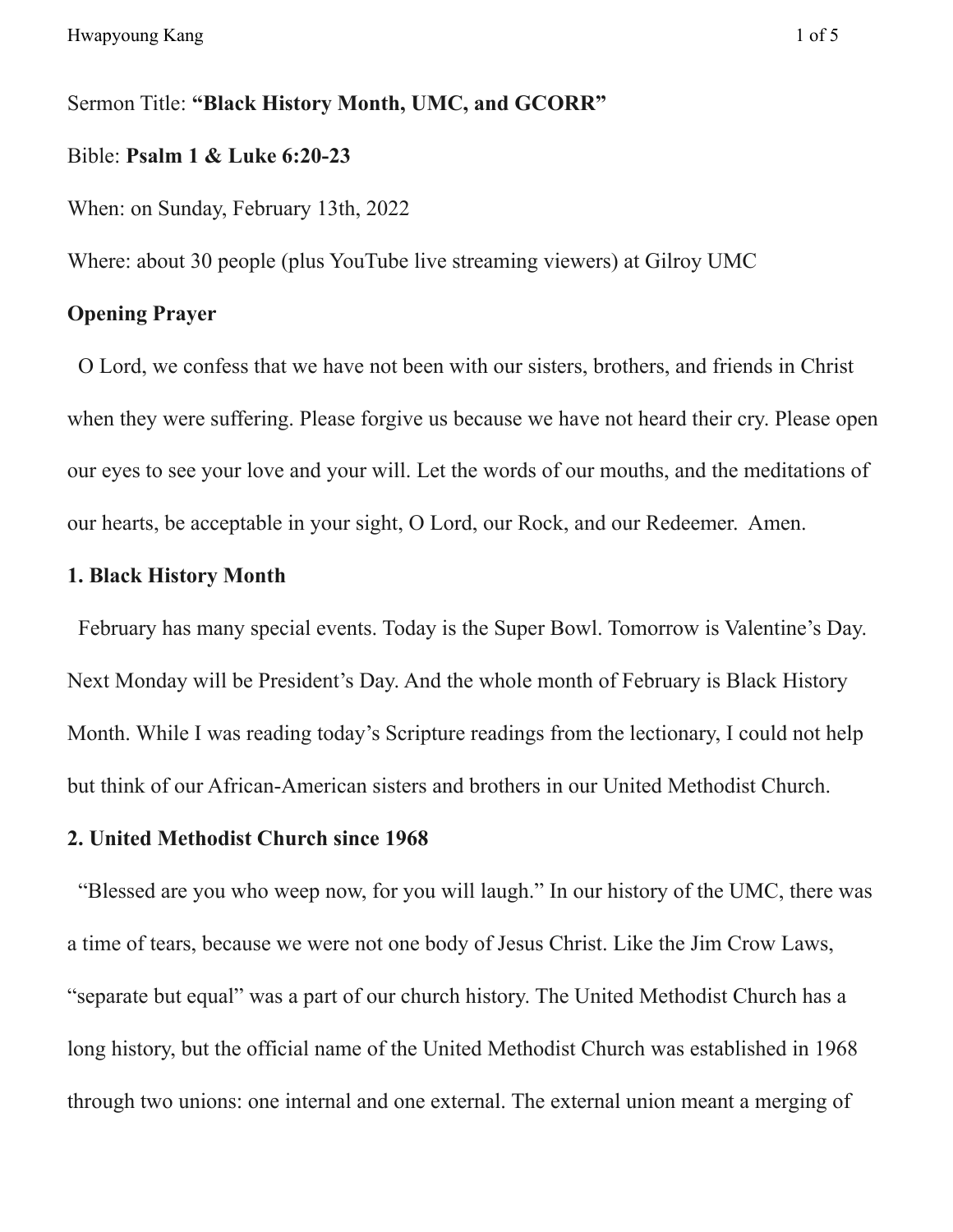two Wesleyan bodies: the Methodist Church and the Evangelical United Brethren Church became one denomination, the United Methodist Church. Is there anyone who remembers the 1968 conference? Or is there anyone who was a member of the Methodist Church or the Evangelical United Brethren Church? The internal union is the joining together of Black and White Methodists into the radically integrated denomination. Before 1968, we could not worship together with our African-American brothers and sisters. That's because of a separate Central Jurisdiction. (Map: In 1939, five of the jurisdictions were based on geography, while the shaded area representing the Central Jurisdiction would segregate African-American Methodists from the rest of the denominational structure.) Just as we have many States in America, like California and Nevada, our church has a regional Annual Conference and Jurisdiction. We are the Cal-Nev Annual Conference, and we belong to the Western Jurisdiction. But before 1968, there was a separate Central Jurisdiction for African-American Methodists. Unfortunately, sadly, and painfully, we thought and behaved according to the Jim Crow Laws that were in place: separate but equal even in our church history. Thankfully, we ended the segregation of our African-American congregations in 1968. (Photo: On April 23, 1968, two bishops followed by two children, two youths, two adults, six ordained ministers, two church officers and finally all 10,000 people present joined hands and repeated in unison: "Lord of the church, we are united in thee, in thy church, and now in The United Methodist Church. Amen.") Thanks be to God! Our logo for the United Methodist Church has a cross and two flames. Why two flames? It can be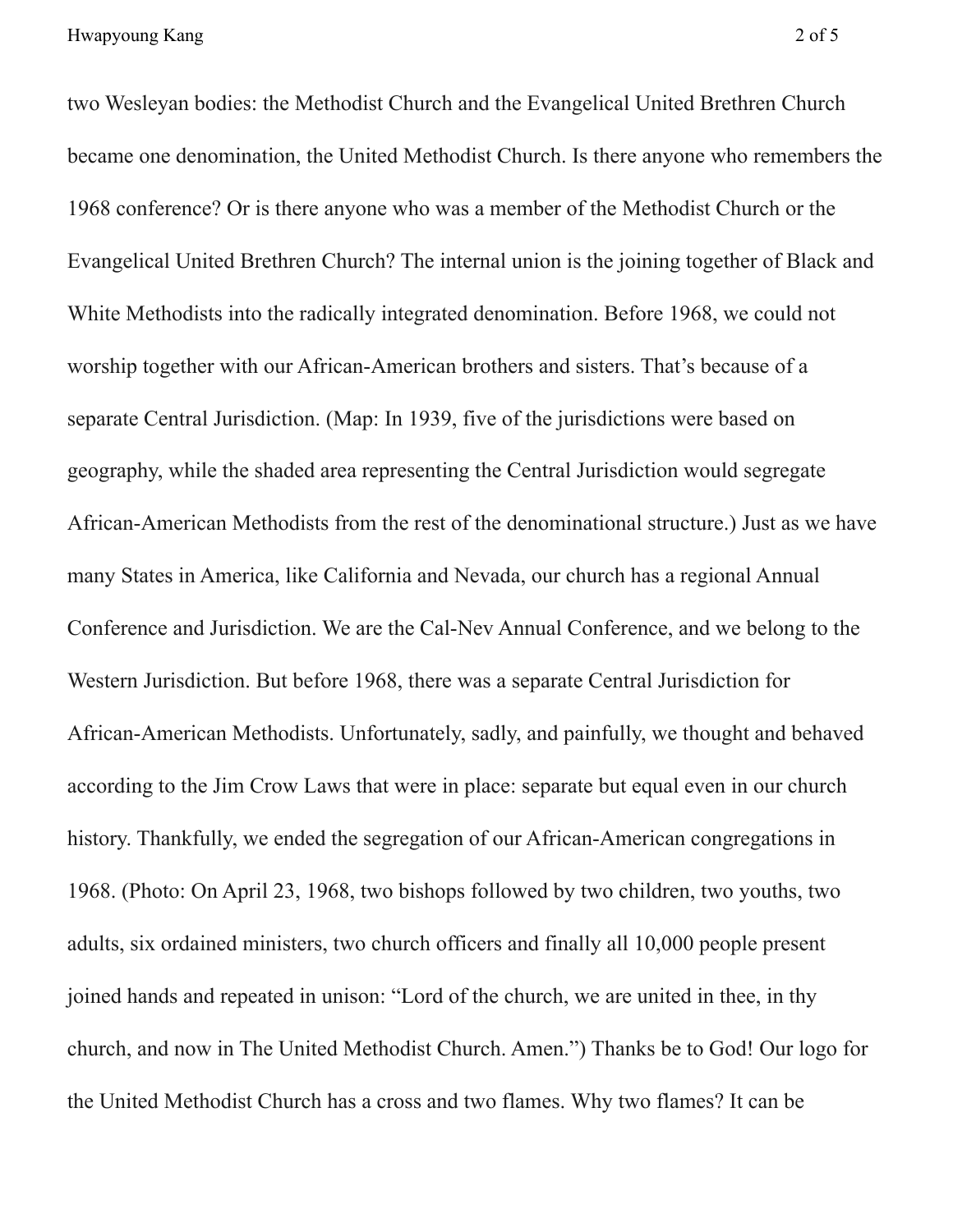interpreted as two denominations joining to become one. It can also imply our painful and sad history of segregation. While I am proud of our church, I am also humble at the power of the Holy Spirit, who makes us one.

### **3. GCORR**

When we became the United Methodist Church in 1968, the General Commission on Religion and Race (GCORR) was established to hold the newly formed United Methodist Church accountable in its commitment to reject the sin of racism in every aspect of the life of the church. Our African-American sisters and brothers think not only of themselves, but also about all of our sisters and brothers of the United Methodist Church. Someday, I would like to attend a retreat or workshop provided by GCORR. It is like a tree in Psalm 1. "They are like trees planted by streams of water, which yield their fruit in its season, and their leaves do not wither." I believe that thanks to their commitment and their effort, I was able to become a pastor in the United Methodist Church. I am also able to be your pastor in a Cross-Racial and Cross-Cultural appointment. I am proud of you as our congregation who accepts me as your pastor. Even though we are different, we are serving this church, and this community together for the kingdom of God. I am thankful for our Black sisters and brothers who have walked before us. I feel African Spirituality, how they want Jesus even during suffering, and how what they want is not hate but love. (Song Lyrics: Give me Jesus, Give me Jesus, You can have all this world. But give me Jesus!) When they see Jesus on the cross, they see Jesus as not only their savior, but also as their brother Jesus, who suffered with them.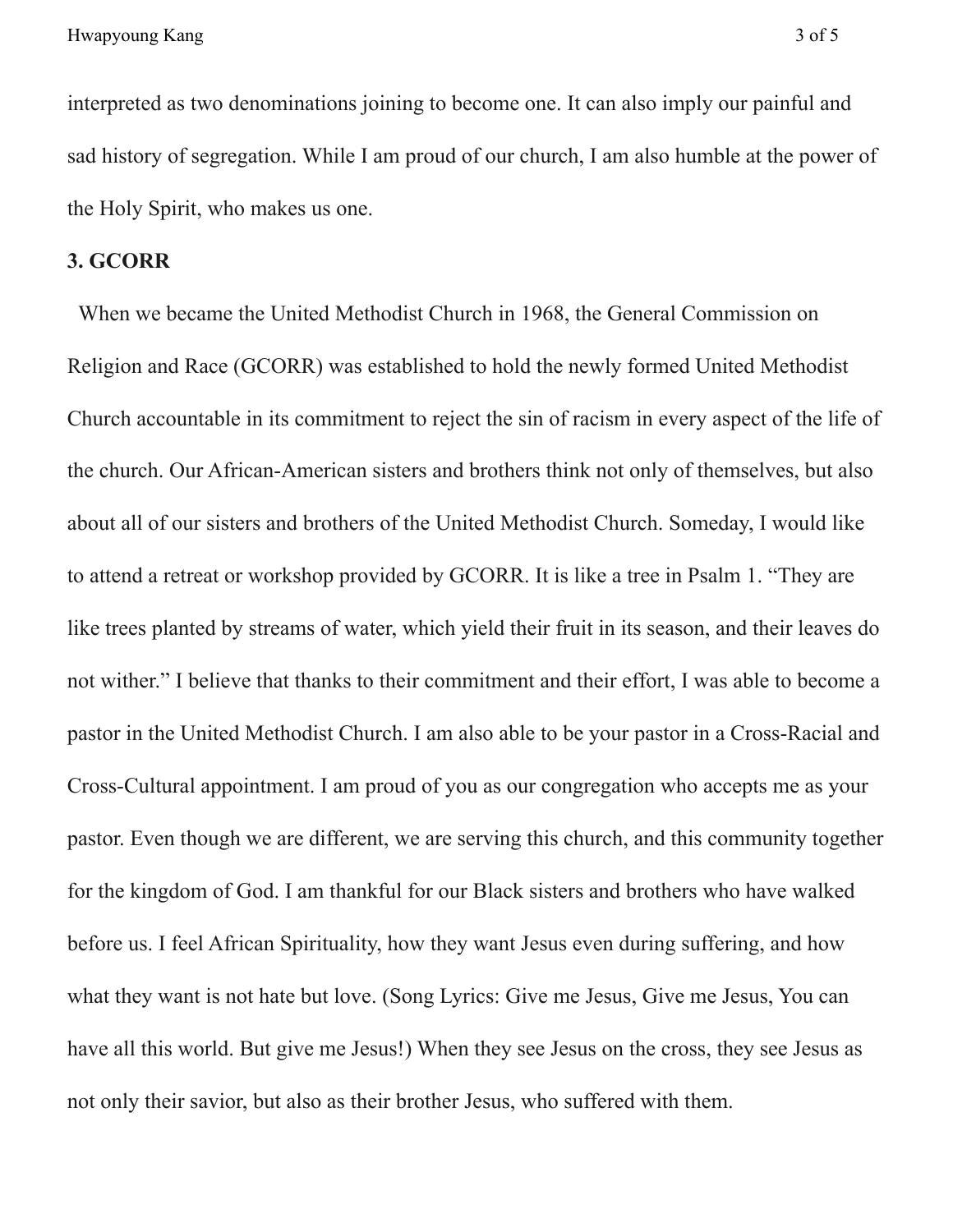Hwapyoung Kang 4 of 5

#### **4. We are UMC!**

Our church has a long history. We have painful and sad moments. (Photo: SACKCLOTH AND ASHES -- United Methodist Bishops (from top) William Oden, Alfred Johnson, Arthur Kulah and Robert Morgan offer sackcloth and ashes during a service of repentance for racism at the United Methodist Church's 2000 General Conference in Cleveland. During the service the church confessed to the sin of racism within the denomination.) (Photo: REPENTANCE -- Alice Glenn (right), a reserve delegate from the California-Nevada conference, embraces delegate Angela Brown during a service of repentance for racism at the United Methodist Church's 2000 General Conference in Cleveland. During the service that included the symbolic wearing of sackcloth and ashes, the church confessed to the sin of racism within the denomination.) We also have moments of joy and gratitude! (Photo: The Rev. Renita Thomas (center) wipes away a tear during a service of appreciation for African Americans who stayed in the church despite institutional racism at the United Methodist Church's 2004 General Conference in Pittsburgh. Thomas is flanked by Bishops Violet L. Fisher (left) and Charlene P. Kammerer.) (Photo: Holding hands during a service of appreciation for African Americans who stayed in the church despite institutional racism at the United Methodist Church's 2004 General Conference in Pittsburgh.) We are the church. We are not perfect. But we are the church, the body of Jesus Christ. God is calling us to cry together and to love together. As you see in our logo, we confess that we have Jesus and we have the Holy Spirit. With the